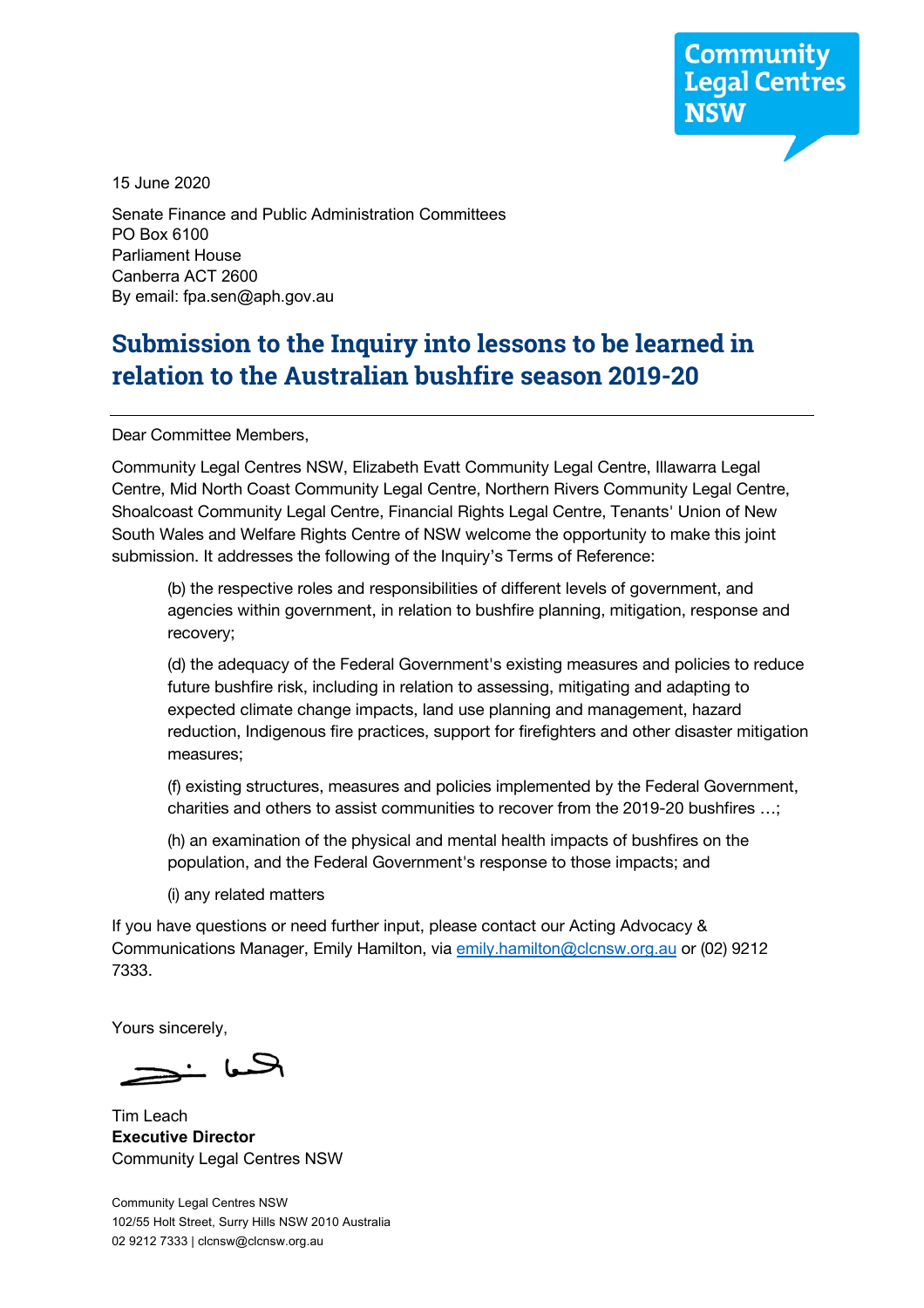

# Community Legal Centres NSW

Community Legal Centres NSW is the peak representative body for almost 40 community legal centres in NSW.

Community legal centres are independent, non-government organisations that provide free legal services to people and communities facing economic hardship, at times when that help is needed most.

Of the 40 community legal centres in NSW, 21 are 'generalist' and 19 are 'specialist'.

Generalist centres provide assistance with everyday legal issues within specific geographic catchments that cover metropolitan, rural, regional, and remote NSW — from Albury to the Tweed, from Broken Hill to the Sydney CBD.

Specialist centres focus on a particular legal issue (like tenancy, financial rights and social security) or a particular constituency (like women, Aboriginal and Torres Strait Islander people, LGBTIQ people and people with a disability). They are experts in these areas of law and the legal needs of these communities.

All centres are unique to the communities they work with.

Community Legal Centres NSW represents the views of community legal centres to government and the broader community, advocates on key law reform and policy issues, and supports community legal centres to improve the efficiency and quality of services they deliver to the community, with the aim of increasing access to justice for people in NSW.

In NSW, generalist and specialist community legal centres support the statewide legal response to disasters coordinated by the Legal Aid Commission of NSW (Legal Aid NSW).

This submission is informed by the experiences of eight of our member centres, which operate within or delivered specialist services to communities impacted by the 2019-20 bushfires.

These include five generalist centres and three specialist centres with expertise in key legal issues that commonly arise in disaster contexts: Elizabeth Evatt Community Legal Centre, Illawarra Legal Centre, Mid North Coast Community Legal Centre, Northern Rivers Community Legal Centre, Financial Rights Legal Centre (Financial Rights), the Tenants' Union of NSW and the Welfare Rights Centre of NSW.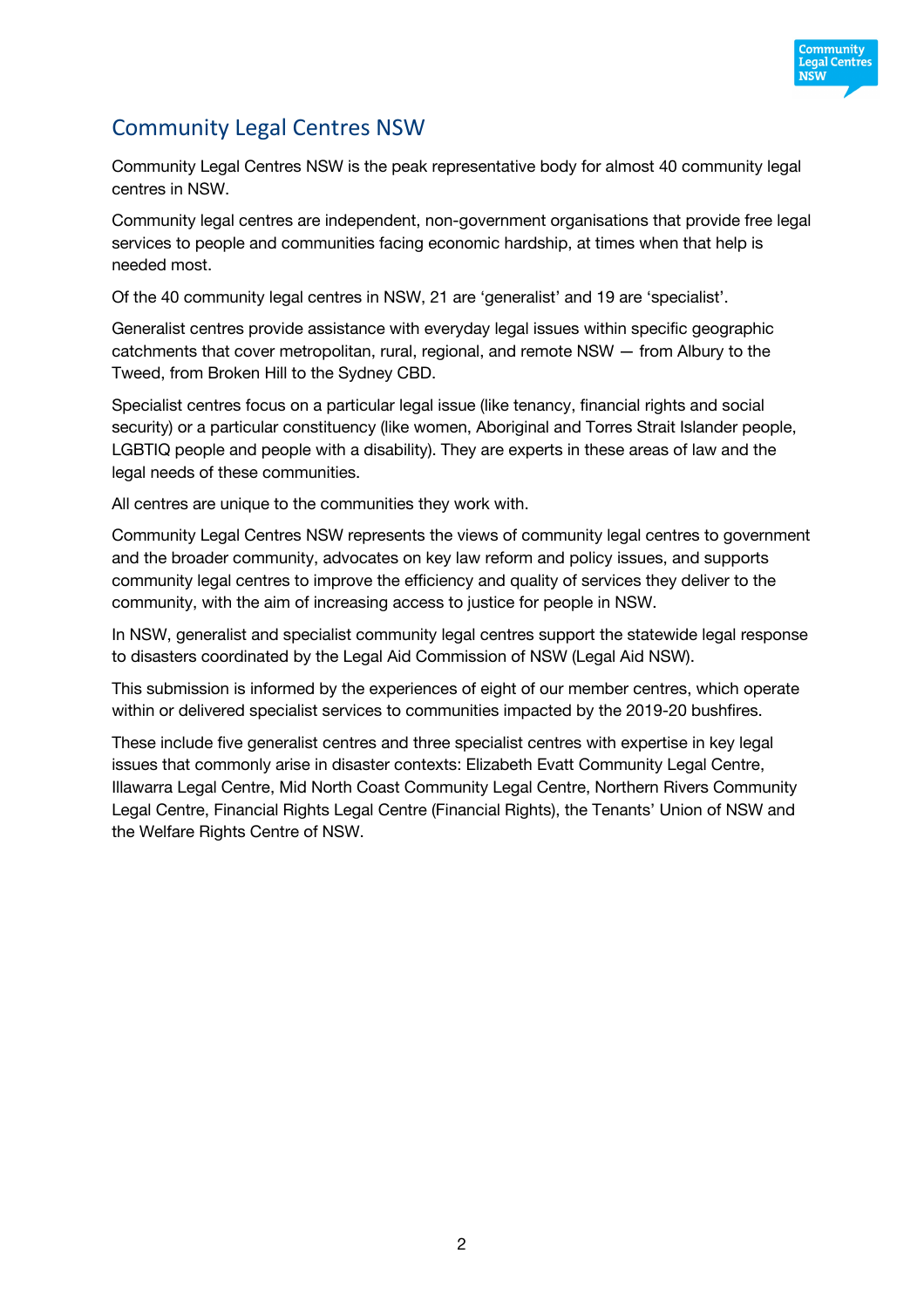

# Summary of recommendations:

- 1. Improve coordination of information and data sharing between local governments, consumers and the insurance industry.
- 2. Fund community legal centres to train front-line government agencies to recognise legal issues. This includes understanding different legal assistance services and referral pathways.
- 3. Support all local councils to deliver clear and well-targeted information about local disaster response efforts and available services to communities.
- 4. Develop an overarching strategic framework for an integrated legal response, which establishes a formal, funded role for community legal centres and other local legal assistance providers.
- 5. Improve coordination and communication on clean-up and debris removal, including timing and the interaction with people's rights under their insurance policies.
- 6. Invest in small- and large-scale mitigation projects nationally.
- 7. Urgently adopt a whole-of-government approach to climate change that addresses mitigation and adaptation in a coordinated way.
- 8. Integrate Indigenous land and fire management practices into formal disaster preparedness and hazard reduction practices.
- 9. Ensure Aboriginal communities, including land management and fire experts, are central in the design of all land management programs that operate throughout the year.
- 10. Adequately fund community legal centres to provide outreach legal assistance services during and after disasters.
- 11. Continue to support locally led and directed recovery efforts, to ensure communities can properly address long-term psychological and legal impacts.
- 12. Implement recommendations made by Financial Rights Legal Centre to improve the availability, affordability and transparency of insurance products against the risk of bushfires and other natural disasters.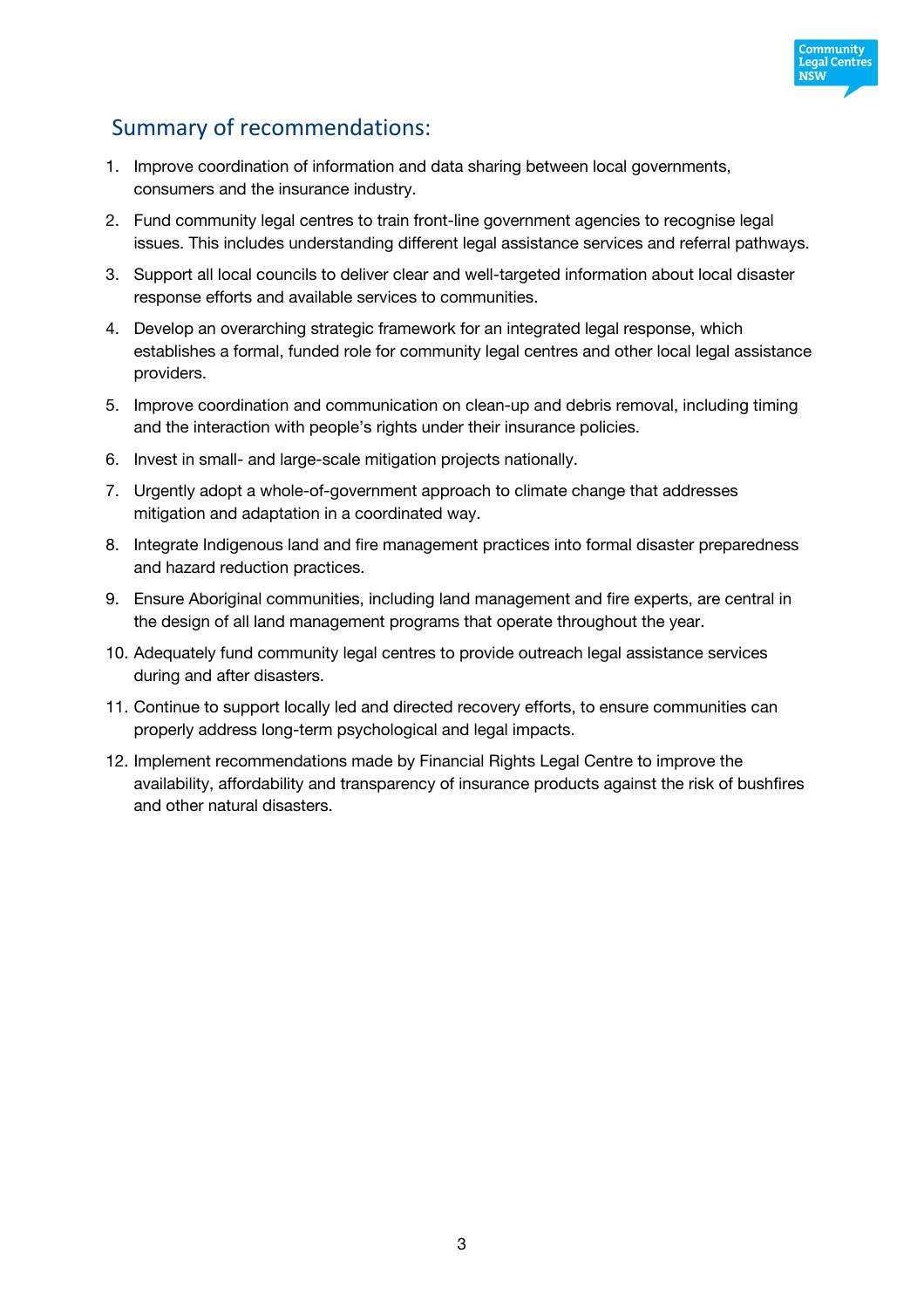

# Introduction

Natural disasters are a recurring part of our existence. Driven by unmitigated climate change, they will become more frequent, intense and unpredictable. The disruptions they cause expose and increase social, economic and health inequalities and injustices deeply embedded in our communities. Regional, rural and remote communities, and those experiencing social and economic disadvantage and marginalisation, will always bear their impacts disproportionately.

The 2019-20 bushfires destroyed or damaged a staggering number of homes and properties and took a number of lives. They also caused significant and at times complex legal issues for individuals and communities in affected areas, including in relation to:

- insurance (including understanding insurance cover, underinsurance, non-insurance, delayed assessments and disputed or rejected claims, and advice regarding cash settlements)
- housing and tenancies (including reclaiming goods from evacuated properties and rental disputes)
- income and social security (including understanding and accessing Centrelink disaster relief payments, NSW Disaster Welfare packages and NGO information packages)
- credit and debt
- family violence and family law
- neighbour disputes and property matters (including rights of access, ownership, stockspecific issues such as ownership of the progeny of wandering cattle, overhanging trees)
- commercial law matters (small businesses and primary producers with a range of farming-specific legislative frameworks, tradesmen seeking payment, bankruptcy declarations and liquidation) and the governance of small community associations
- destroyed property deeds, certificates, identification and will documents.

Community legal centres play an essential role in local responses to disasters. In each affected region, individual centres made different contributions to response and recovery efforts, depending on their capability, capacity and assessment of community need, including:

- working to deliver free legal advice and assistance to impacted communities, including at Disaster Recovery Centres (particularly on the South Coast of NSW), including through collaboration with Legal Aid
- developing resources to support key disaster response agencies to identify local legal issues and ensuring appropriate referral pathways
- delivering specialist legal advice on insurance-related matters, through the Financial Rights Insurance Law Service
- delivering urgent specialist insurance law training to generalist Community Legal Centres and other frontline service providers.
- participating in community meetings, briefings and events coordinated by local Councils to deliver information about available local supports and services. engaging with stakeholders. Specialist services like Financial Rights undertook urgent engagement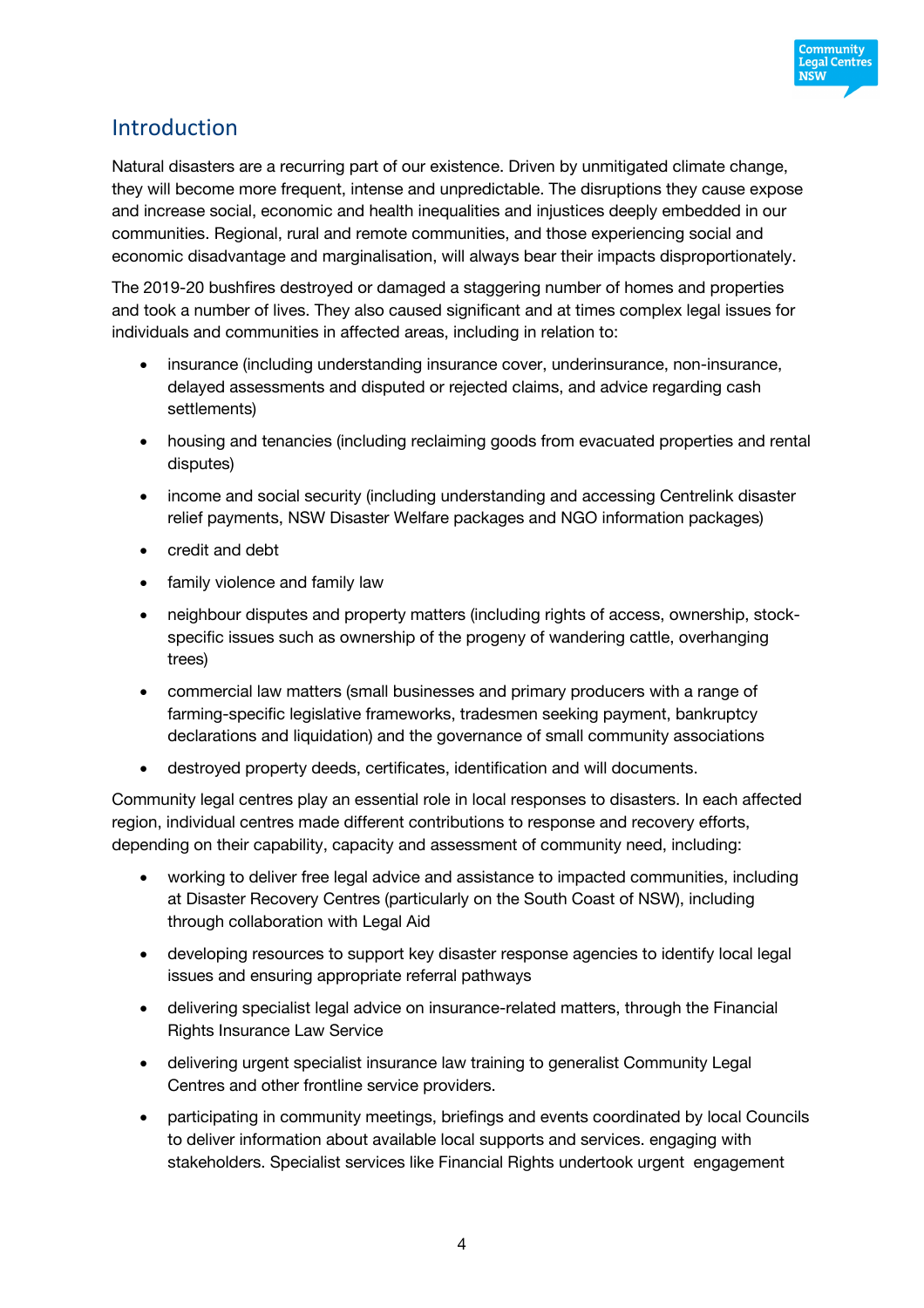

with regulators, insurers and peak bodies in banking and insurance in order to raise systemic issues related to fire victims.

Embedded in communities, community legal centres can mobilise quickly, deliver flexible grassroots responses and fill service gaps. They have a deep understanding of the complex interplay between disadvantage, trauma and legal need within their communities, including those likely to emerge in disaster contexts. However, they continue to be constrained by funding limits, which significantly restrict their capacity to meet demand for legal assistance both pre-disaster (in preparedness) and post-disaster (in recovery).

The respective roles and responsibilities of different levels of government, and agencies within government, in relation to bushfire planning, mitigation, response and recovery

#### Recommendation

1. Improve coordination of information and data sharing between local governments, consumers and the insurance industry.

Local councils hold a significant amount of natural hazard data that is essential for emergency response planning. This data should be shared with insurers and consumers to help build disaster preparedness and assist people and communities to better understand levels of risk.

We endorse the submission by Financial Rights to the Royal Commission into National Natural Disaster Arrangements dated 28 April 2020 (Financial Rights RCNDA Submission). In particular we note:

Consumers currently have limited access to natural hazard data in easily digestible formats and very little motivation to seek it out and use it. This is a serious problem since many consumers remain in the dark about the natural hazard risks including bushfire risks that apply to their homes and are thus prevented from making informed decisions about the insurance coverage they require, the policies that would best meet their needs and potential mitigation they could or should undertake.

### Recommendation

2. Fund community legal centres to train front-line government agencies to recognise legal issues. This includes understanding different legal assistance services and referral pathways.

In times of crisis, people often turn to key community leaders and institutions rather than legal services for advice and assistance in the first instance. As such, it is critical these people and organisations are able to recognise the legal aspects of problems people present with.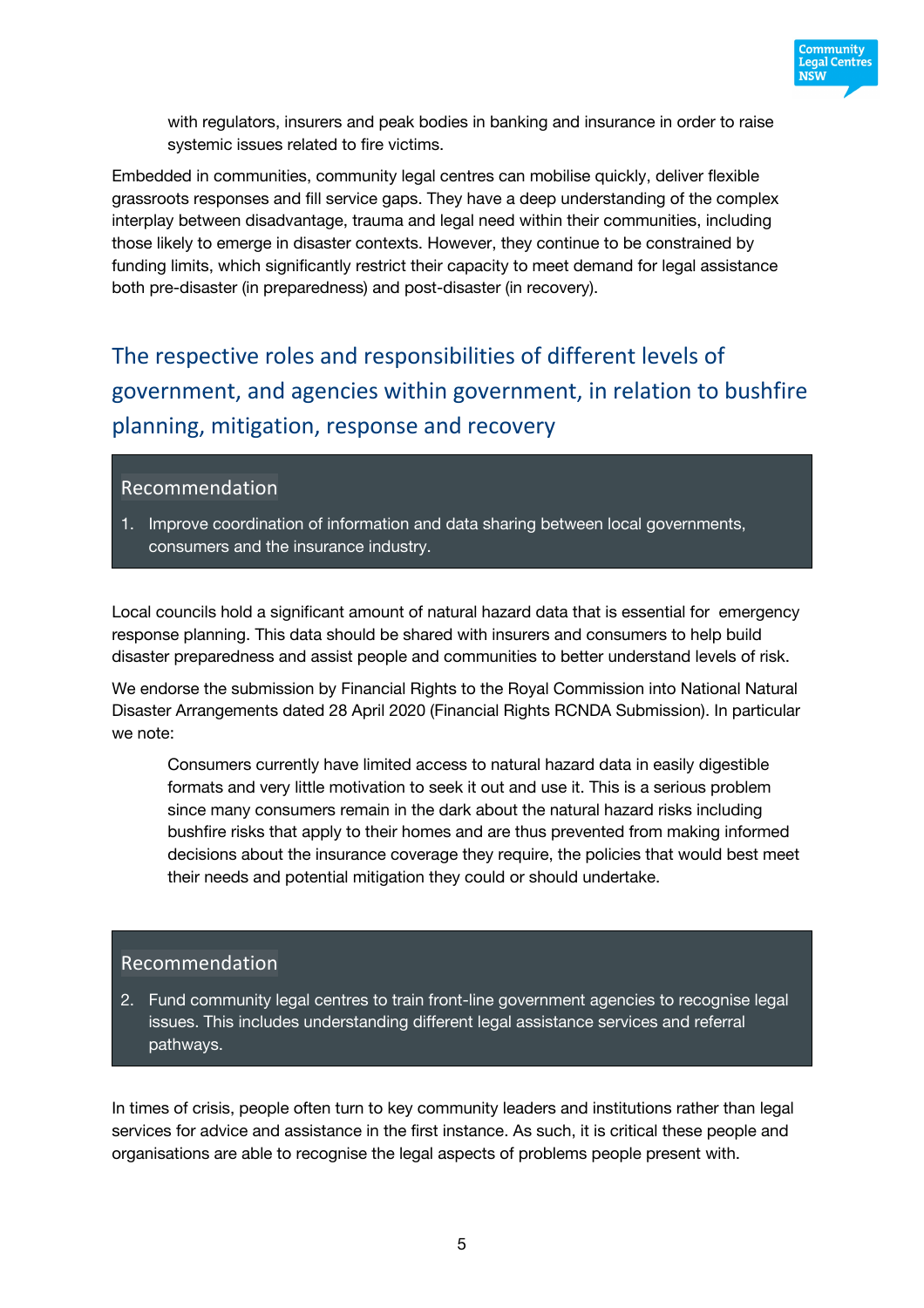

One of the key roles of any front-line agency (government or non-government) is to ensure that need is channelled efficiently to the most suitable service. We applaud the coordination efforts to deploy government and non-government agency responses at speed across fire impacted regions. Overall, community legal centres reported that Disaster Recovery Centres were effective one-stop shops for impacted communities to access government and non-government assistance. Despite this, some centres in some regions found that government and nongovernment agencies lacked adequate knowledge of and ability to identify legal issues, which resulted in some people not getting the legal assistance they needed efficiently.

Shoalcoast Community Legal Centre noted a client at a Disaster Recovery Centre who was seeking assistance with an insurance matter and was not referred at first instance. The client was triaged by front line agencies and directed to Service NSW personnel who were unable to assist. Service NSW did not direct the individual to the available legal assistance services represented at the Disaster Recovery Centre (Legal Aid NSW and Shoalcoast Community Legal Centre). The individual was about to leave the centre without legal assistance. Fortunately, the Shoalcoast solicitor overheard and offered the individual assistance to resolve the matter.

Mid North Coast Community Legal Centre also reported uncertainty about whether Services NSW staff were aware of the availability of legal assistance services in their local community. The centre worked proactively to engage Services NSW staff, to boost their knowledge of potential legal issues and local legal assistance services.

To help address the issue of services not identifying legal issues, Mid North Coast Community Legal Centre also created a Bushfire Legal Health Check for frontline staff, which was used by Red Cross and local council workers with some success before the pandemic shutdown. In future, the Legal Health Check's effectiveness would be increased if it was accompanied by training for front-line workers. If adequately funded to do so, community legal centres are well placed to provide this training regularly to local public sector and NGO staff who are involved in front line disaster response.

During the 2019-20 fires, Financial Rights also delivered targeted community legal education to local generalist community legal centres and over 100 financial counsellors on insurance issues. This cross-training collaboration, that has defined our sector for many years, strengthens our ability to appropriately respond to legal need.

Comprehensive and coordinated training and communication on legal issues to frontline agencies is needed. Community legal centres already delivery community legal education to some community services about identifying legal issues. With additional funding, centres could expand this training to include a broader range of community services as well as government agencies like Service NSW.

### Recommendation

3. Support all local councils to deliver clear and well-targeted information about local disaster response efforts and available services to communities.

Local councils play a critical role in delivering information about recovery efforts and available services to communities. In most regions affected by the 2019-20 fires, local councils held community meetings, briefing sessions and other events to provide residents with information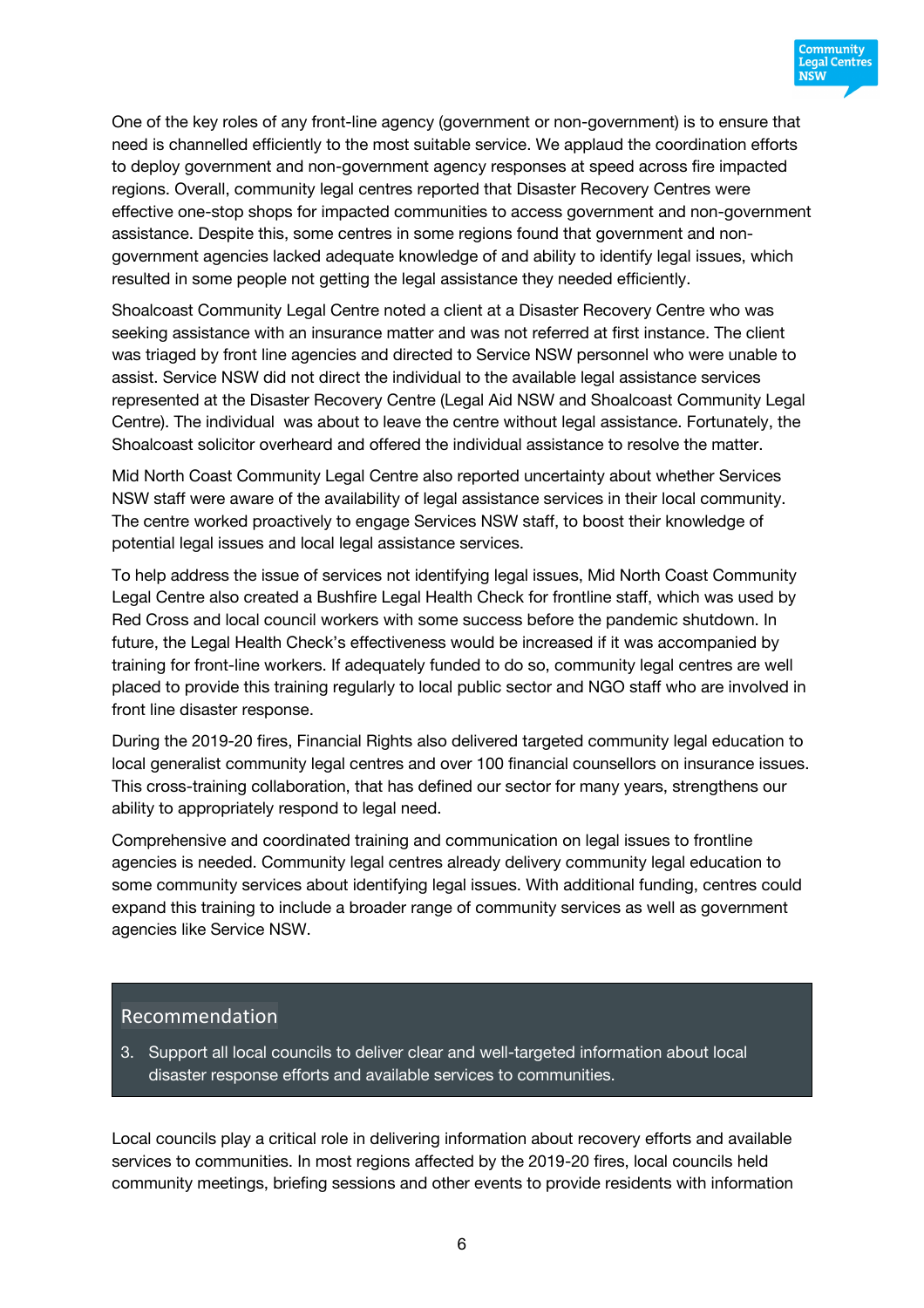

about available government and community-based services and supports. Most community legal centres operating in affected regions took part in these events in order to provide information about common disaster-related legal issues and legal assistance services. Across the state, centres reported very different experiences of the value and effectiveness of these events and councils' ability to effectively communicate with their constituents.

For example, Shoalcoast Community Legal Centre noted that the meetings were well attended by service providers and community members and enabled effective provision of information to people in affected areas about local, state and commonwealth assistance and services.

The Blue Mountains City Council meetings ran effectively, due in part to the Council's experience in disaster preparedness and response measures as a result of the 2013 fires. By contrast, residents in the neighbouring Lithgow City Council local government area reported to Elizabeth Evatt Community Legal Centre that they were not aware of the recovery meetings, despite Council's assertions that it had written to all residents. As a result, community meetings in that area were well attended by service providers but poorly attended by fire victims.

This issue of legal service awareness becomes even more problematic in remote communities, which depend heavily on word of mouth. Centres report that in some regions, people were visiting Disaster Recovery Centres for the first time months after the fires. These clients often mentioned that they had not previously been aware of the Disaster Recovery Centres and available services. We are now five months post fires and some centres are still fielding calls from individuals unaware that Service NSW and non-government organisations like the Red Cross and The Salvation Army are administering assistance.

#### Recommendation

4. Develop an overarching strategic framework for an integrated legal response, which establishes a formal, funded role for community legal centres and other local legal assistance providers.

All community legal centres in fire-impacted zones, along with the most impacted specialist centres, responded immediately to community need. In many cases personnel returned early from Christmas leave and centres did their best to increase the availability of their advice and support services for people with fire-related legal issues.

However, centres were not initially engaged in the formal government legal response, which was coordinated via Legal Aid NSW through the Disaster Recovery Centres. They deployed staff across NSW so that a solicitor was present at each Disaster Recovery Centre every day of the week. Community legal centres were initially not part of this government response. Because of resource constraints, each community legal centre decided what assistance they could provide to their communities. Some centres participated in community meetings and events or worked with the first response agencies to set up referral pathways for people who presented to Disaster Recovery Centres with legal issues (with varying degrees of success). Others worked closely with Legal Aid NSW by providing staff to attend Disaster Recovery Centres and community meetings.

For example, Shoalcoast Community Legal Centre negotiated a small grant from Legal Aid NSW so that they could afford to place a solicitor in the Bega Valley local government area for a few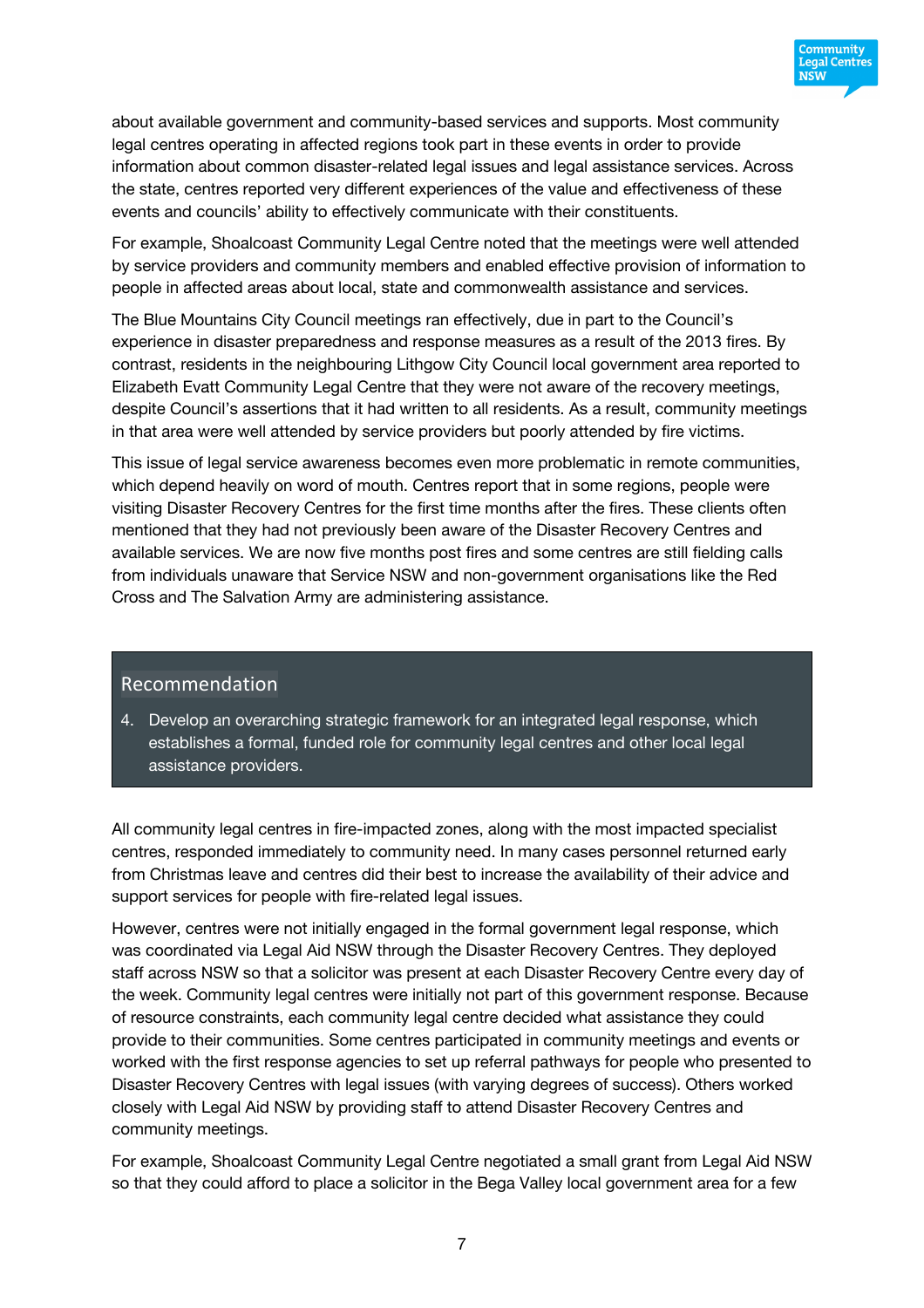

weeks. This enabled Legal Aid NSW to staff the Disaster Recovery Centre in Bega town while the Shoalcoast solicitor attended the mobile recovery hubs in remote areas. This collaboration meant that bushfire affected people had access to solicitors in both central towns and remote areas.

Mid North Coast Community Legal Centre also worked effectively with Legal Aid NSW to create straightforward referral pathways and ensure that, between the two agencies, they were able to attend a greater number of community meetings and events.

However, there is no overarching strategic framework for an integrated response to disasters that effectively engages Legal Aid NSW and community legal centres. Greater collaboration between Legal Aid NSW and community legal centres and dedicated funding for centres to participate in disaster response efforts would enable community legal centres to make a greater contribution to future recovery efforts. It would also reduce reliance on fly in fly out lawyers, maximise the use of limited resources across the legal assistance sector and enable community legal centres to continue to deliver disaster-related legal assistance services after Disaster Recovery Centres are closed and formal recovery efforts wound down. Dedicated funding for specialist community legal centres to deliver training for generalist centres to deliver specialist civil law advice (for example on insurance matters) would also build local centres' capacity to support the statewide legal response to disasters.

Mid North Coast Community Legal Centre noted that the Disaster Response Legal Service (delivered by Legal Aid NSW) was a good but limited resource for communities in the region. This was because the Legal Aid NSW service was unable to remain in the area as the fires spread further across the state. Other local legal assistance services on the Mid North Coast collaborated to meet need but were not able to establish outreach services in all impacted locations due to resource restrictions. Mid North Coast Community Legal Centre identified a need for an additional 3-4 bushfire specific outreach locations for local communities across the catchment in order to service need but, given the centre's limited resources, this was not possible.

An integrated response could be delivered through a Memorandum Of Understanding (MOU) between Legal Aid NSW and Community Legal Centres NSW for a disaster response plan. The MOU could outline how centres can contribute in disasters and allow for funding for specialist community legal education and training, as well as additional hours, accommodation and transport costs for community legal centre lawyers to provide legal assistance services at Disaster Recovery Centres, mobile recovery hubs and other locations.

We also support establishing local Disaster Legal Response Protocols or teams that would act as a collaborative structure across legal service providers. Teams should meet regularly to review plans and capacity and would involve local legal services like Legal Aid NSW, community legal centres, Aboriginal Legal Services and Family Violence Prevention Legal Services. Efforts to promote collaborative service planning, such as those outlined in the National Legal Assistance Partnership, could be clarified to include specific reference to cover disaster scenarios.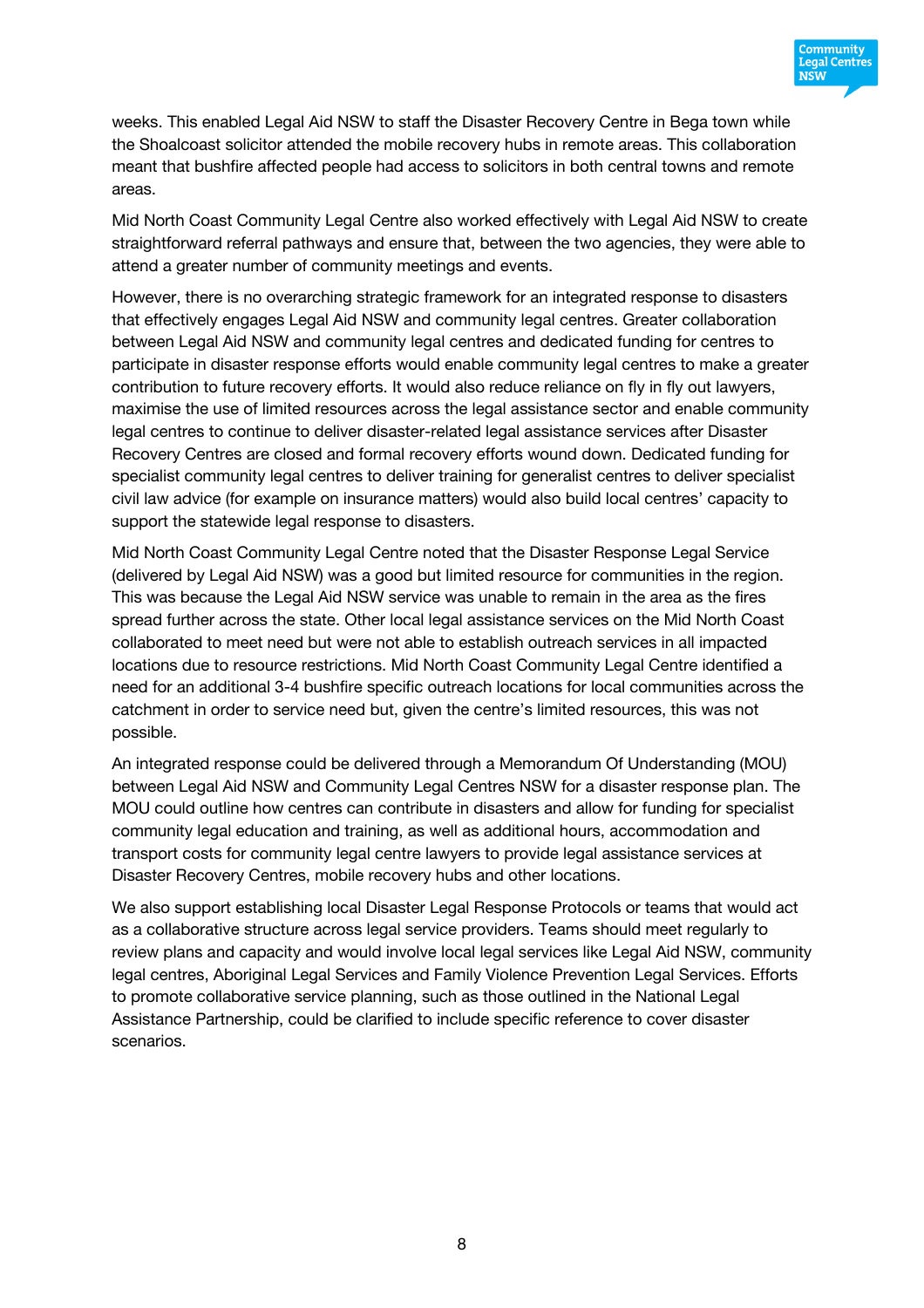

## Recommendation

5. Improve coordination and communication on clean-up and debris removal, including timing and the interaction with people's rights under their insurance policies.

NSW and Victorian Governments must continue to provide funding for the removal of hazardous materials from properties damaged by fires. From a risk perspective this is a critical government service and will assist in protecting against underinsurance. Financial Rights has found many eligible property owners were unaware of the bushfire clean-up programs provided by government agencies or of how these programs would interact with insurance entitlements. This indicates a need for more effective communication.

In NSW in particular there was a lack of clarity from the State Government, the Insurance Council, and individual insurers about how the government clean up services interacted with individuals' insurance policies (which may also include clean up cover). For example, Shoalcoast Community Legal Centre assisted someone experiencing difficulties with her insurance company. She made a successful insurance claim for total replacement of home and contents, however the insurance company barred her from using the government clean-up service, claiming it was double dipping and profiteering from insurance. At the same time, the State Government was telling residents to register for clean-up services through Laing O'Rourke and that it would work with insurance providers to settle how the reimbursement of clean-up costs would be applied. The Insurance Council supported this approach. This led to confusion for Shoalcoast Community Legal Centre's client and others in the area.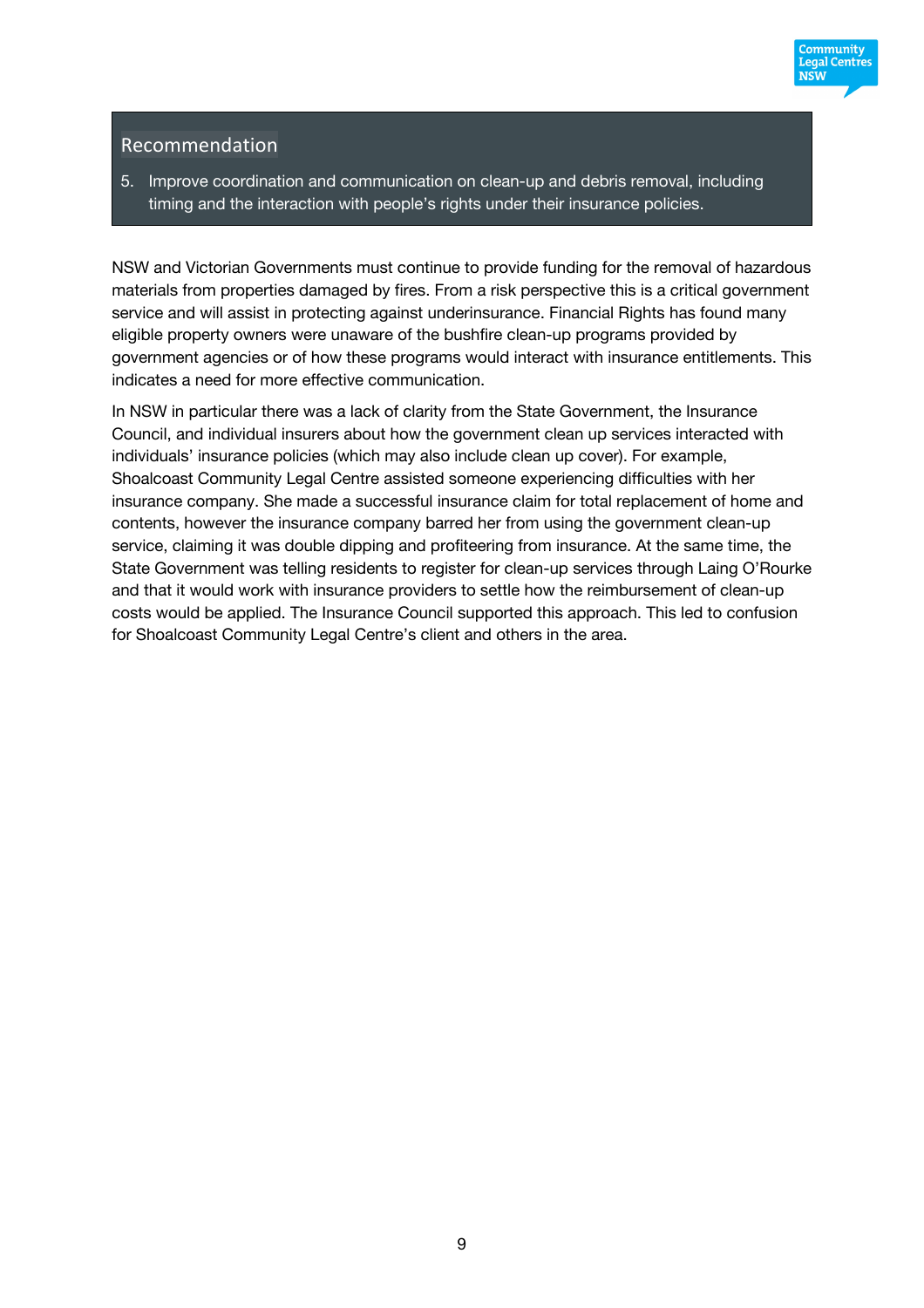

Adequacy of the Federal Government's existing measures and policies to reduce future bushfire risk, including mitigating and adapting to expected climate change impacts, hazard reduction, and Indigenous fire practices

#### Recommendation

6. Invest in small- and large-scale mitigation projects nationally.

Climate change will increase the frequency, intensity and range of natural disasters. It is critical that all communities and local governments are adequately funded to develop and test disaster preparedness and response plans for a range of potential and forecasted crises.

This investment will reduce the high cost of disaster recovery. Local, state and federal governments must commit to this end to ensure communities are supported in their resilience efforts. We refer to a statement made by APRA Executive Board Member, Geoff Summerhayes (Australia) who stated that:

Hundreds of millions of dollars each year are spent on disaster funding but about 97 per cent goes towards clean-up and recovery, with only 3 per cent directed to mitigation and prevention. Addressing this imbalance will save money in the long-term by reducing the physical loss and economic disruption caused by storms, floods, cyclones and bushfires.

We endorse Financial Rights' Royal Commission into Natural Disaster Arrangements Submission. In particular we note the following recommendations:

The government must confront the problems of mitigation work head on, invest significantly and consider grants and subsidies for such work.

There should be major investment in large-scale resilience, mitigation and adaptation projects. Large scale mitigation works can bring risk down at the suburb level, benefiting a wider community than just an individual homeowner. Local and state governments should work with insurers to identify specific bushfire public mitigation works that could be undertaken.

States should implement a programme of grants and subsidies for individual mitigation works that can increase bushfire resilience for homes, including non-combustible roofing, decking, window-framing materials.

### Recommendation

7. Urgently adopt a whole-of-government approach to climate change that addresses mitigation and adaptation in a coordinated way.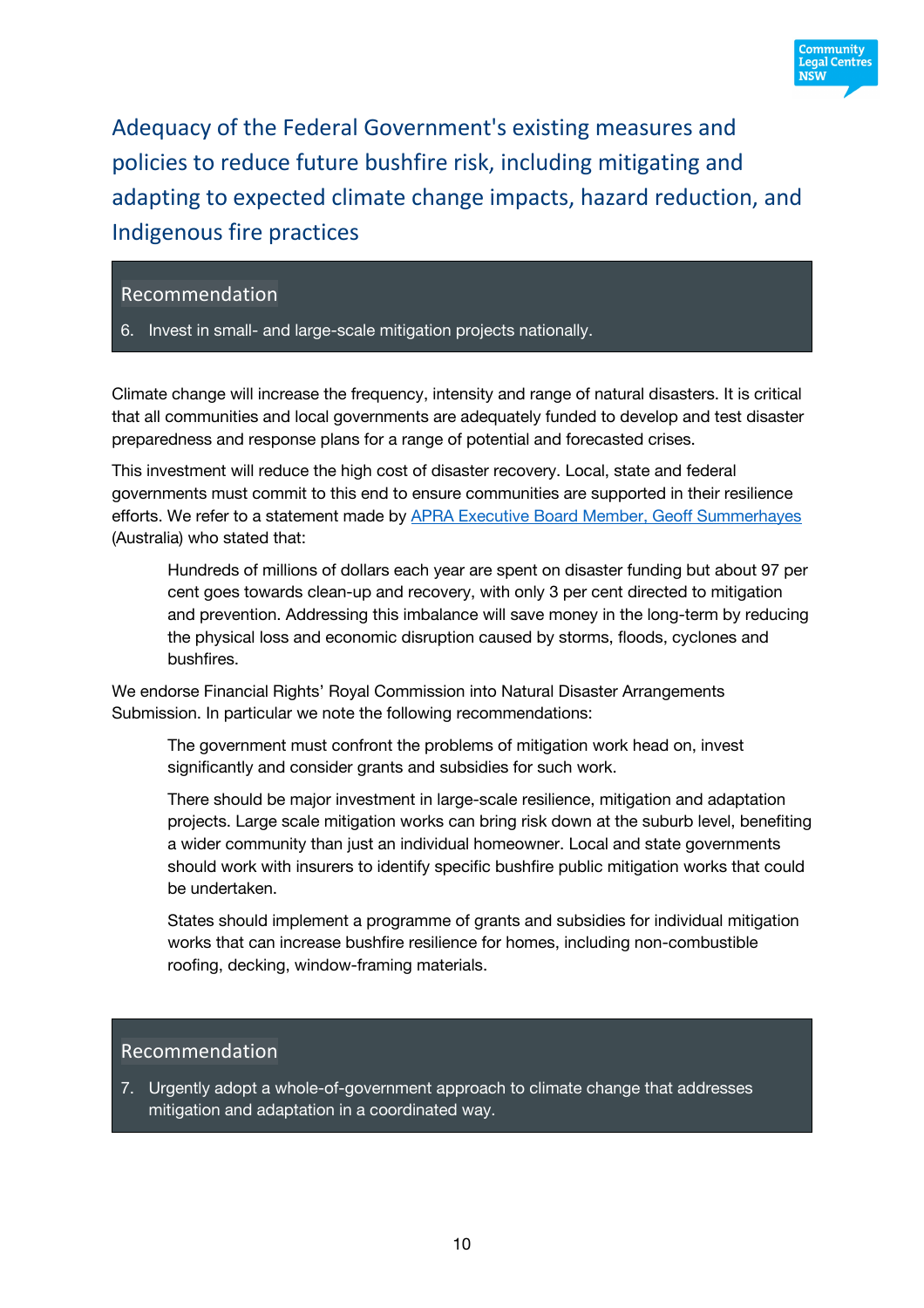

Climate change is a national and global emergency. As the 2019-20 fire season clearly demonstrated, it is already affecting the way we experience disasters at the local level. If climate change remains unmitigated, it will continue to drive more frequent, more intense and more widespread natural disasters and significantly weaken community resilience and adaptability.

Urgent action is needed to decarbonise our economy and plan a just transition to a clean energy future. As such, we also endorse the recommendations made by the Environmental Defenders Office in its submission to the Royal Commission into Natural Disaster Arrangements. In particular, the Federal Government should:

Recognise the role of climate change and its impacts in contributing to the frequency, intensity, timing and location of bushfires and other natural disasters, and the predicted contribution of climate change and associated impacts to future bushfires and other natural disasters [and]

Adopt a whole-of-government approach to climate change by enacting a new national Climate Change Act that addresses both climate change mitigation and adaptation in a clear and coordinated way.

#### Recommendations

- 8. Integrate Indigenous land and fire management practices into formal disaster preparedness and hazard reduction practices.
- 9. Ensure Aboriginal communities, including land management and fire experts, are central in the design of all land management programs that operate throughout the year.

Aboriginal and Torres Strait Islander people and their knowledge must have a greater role in managing land. The catastrophic bushfires clearly reveal the importance of incorporating Indigenous land management knowledge into governments' environment practices.

It is not only the use of fire that can contribute to the management of land to reduce bushfire hazards. Water and harvesting management are also important tools.

We strongly support legislation that would require authorities to work with Aboriginal fire and land management experts as members of relevant statutory and regulatory bodies as well as members of relevant advisory committees.

Indigenous people, knowledge and practices need to be central in the design and implementation of land management legislation and practices, and not approached as an afterthought. This requires proper consultation with Aboriginal communities and Aboriginal fire and land management experts to develop the requisite legislative, systemic and practical changes. Therefore, program design and funding must allow for knowledge sharing and capacity building for land management staff, and community education through a national regional workshop program that places Aboriginal fire and land management experts, as well as Aboriginal community members, central to all relevant design processes. Funding to implement the programs to operate throughout the year must be sufficient.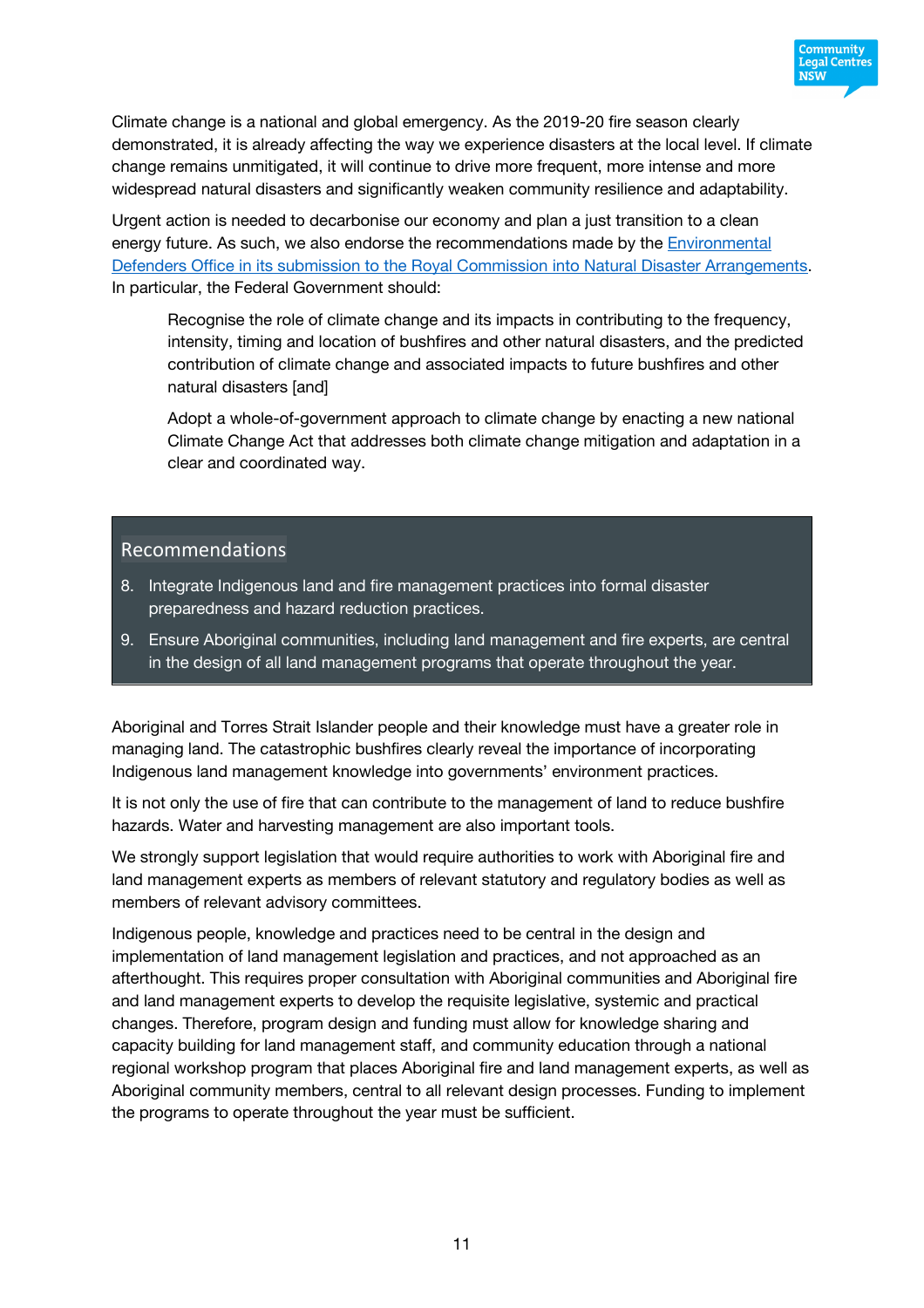

Existing structures, measures and policies implemented by the Federal Government, charities and others to assist communities to recover

## Recommendation

10. Adequately fund community legal centres to provide outreach legal assistance services during and after disasters.

Community legal centres and their solicitors are problem solvers, creative thinkers, regional experts and well-positioned to respond to the local legal problems that disasters can cause. They can see solutions to emerging legal need and provide holistic and trauma-informed response. Unfortunately, current funding is not sufficient to enable centres to respond to disaster related legal need and help prepare for future disasters in a coordinated or ongoing way.

Regional and remote centres service large catchment areas yet the current funding arrangements do not cover them to provide comprehensive outreach support to remote areas during a disaster. Outreach support requires face to face legal service. Solicitors need to be deployed to travel to outreach locations. This requires funding for travel and accommodation.

During the 2019-20 fires, community legal centres were expected to continue providing their regular outreach services and telephone advice while meeting additional demand from fire affected communities. This expectation comes without additional funding or solicitors creating unsustainable expectations on centres that are already under resourced. For example, in order for Shoalcoast Community Legal Centre to send a solicitor to Disaster Recovery Hubs in remote Bega Valley it needed to negotiate a small grant from Legal Aid.

We acknowledge the Commonwealth's contribution of additional funding to the NSW legal assistance sector's bushfire disaster response. While we know the quantum of funding coming to NSW, we're not yet sure about how this will be allocated between legal assistance providers. In submissions to the NSW Government, Community Legal Centres NSW has argued that 34% of the funding allocated to NSW should flow to community legal centres. This would enable all impacted centres to hire one FTE solicitor and enable them to better meet increased demand for services after the Disaster Recovery Centres have closed and over the longer-term. It would also allow a higher quantum of funding to flow to the most impacted centres, including Illawarra Legal Centre, Shoalcoast Community Legal Centre and Financial Rights.

However, in our view one-off injections in response to major crises is a short-sighted and piecemeal response that does little to ensure the community legal centre sector is well prepared for future disasters and able to mobilise resources quickly to where they are most needed.

Instead, we recommend governments work with the community legal centres sector to develop a proactive, sustainable and sector-wide funding strategy that enables all community legal centres, whatever the disaster, to:

• adequately prepare for disasters, including developing and implementing service continuity plans and purchasing additional equipment and resources needed to scale up and deploy outreach services after disasters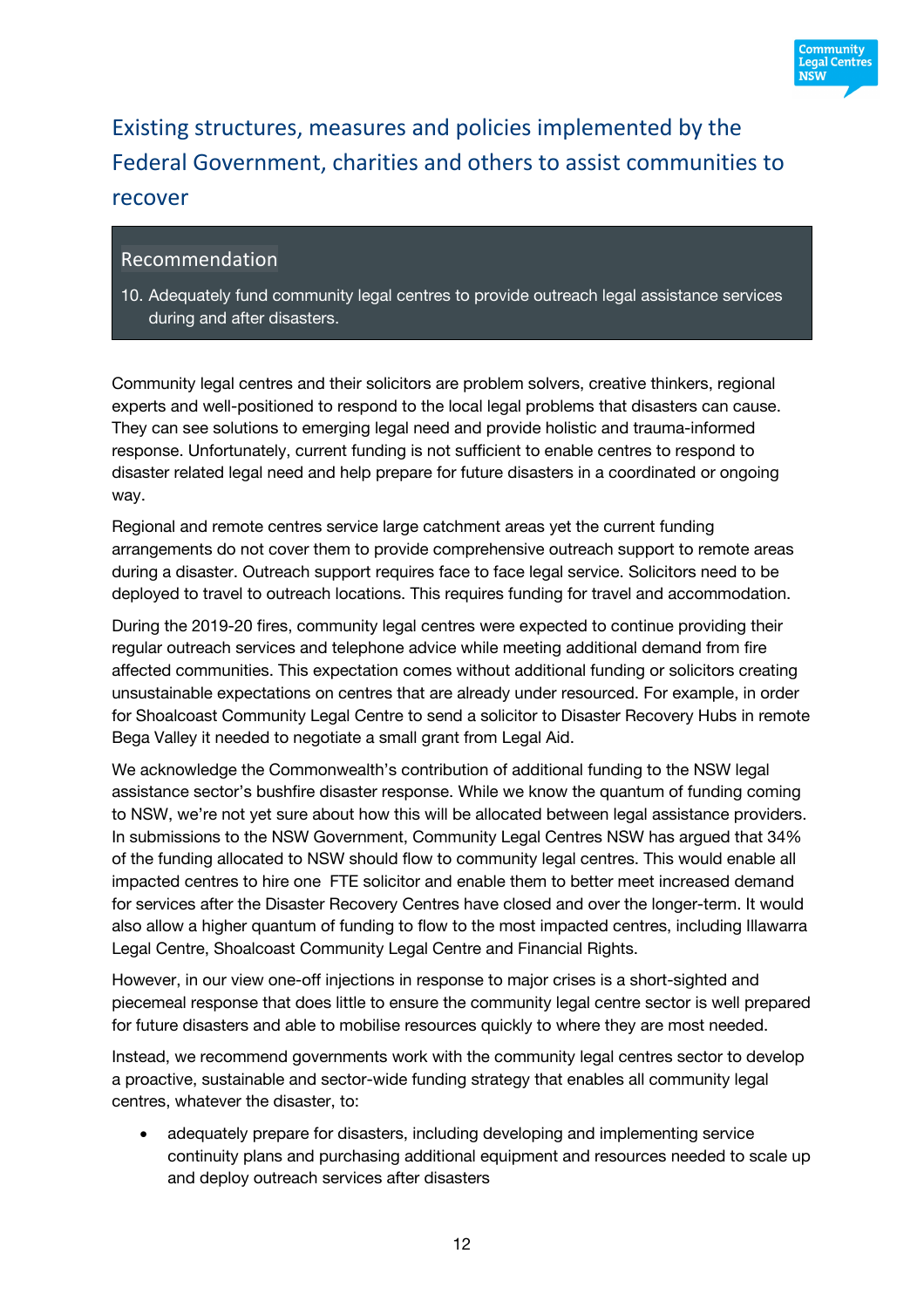

- deliver community legal education to the community, key community leaders and institutions, and government and non-government first response agencies (like Service NSW and the Red Cross) on how to identify the legal aspects of problems people present with, including in post-disaster contexts
- mobilise quickly in the response and recovery phase, including the capacity to establish and maintain reserve funds to enable centres to be where they need to be, when they need to be there and for the length of time they need to be there to appropriately target need (e.g. solicitors to deliver services, travel and accommodation costs).

The funding package should include dedicated funding for specialist community legal centres like Financial Rights, Welfare Rights Centre and the Tenants Union of NSW to enhance service coordination, training and referral pathways between specialist and generalist community legal centres. This will safeguard the sector's capacity to work collaboratively to ensure specialist legal issues can be addressed locally.

We also recommend that governments rethink restrictions on the ability of community legal centres and other funded organisations to generate and retain budget surpluses. Governments tend to view surpluses with suspicion, often suggesting it is evidence of inadequate service delivery. Yet, recent disasters have reminded us that it is critical for community services to have some capacity to urgently scale up as required. Where community legal centres are able, through good management and innovations in service delivery, to generate end of year surpluses, they should be allowed to retain these without penalty.

# An examination of the physical and mental health impacts of bushfires on the population, and the Federal Government's response to those impacts

#### Recommendation

11. Continue to support locally led and directed recovery efforts, to ensure communities can properly address long-term psychological and legal impacts.

Many people in regional areas impacted by fire are living with extreme financial disadvantage as clearly shown by this interactive map developed by the NSW Council of Social Service. Many people experiencing disadvantage live in uninsured homes, caravans or private tenancies, and are unable to afford the costs associated with repairing damage to properties, replacing destroyed assets and belongings, or securing new leases.

Community legal centres in fire-affected regions report an increase in homelessness or the risk of homelessness. This includes people who lost their homes during the fire and those living in insecure housing before the fires. For people living in the private rental market, these risks are even more pronounced. The current lack of alternative housing is impacting this need further.

Some community legal centres also report an increase in domestic and family violence matters since the fires. For example, Elizabeth Evatt Community Legal Centre saw a 15% increase in family and domestic violence related work in March 2020 compared with the same period in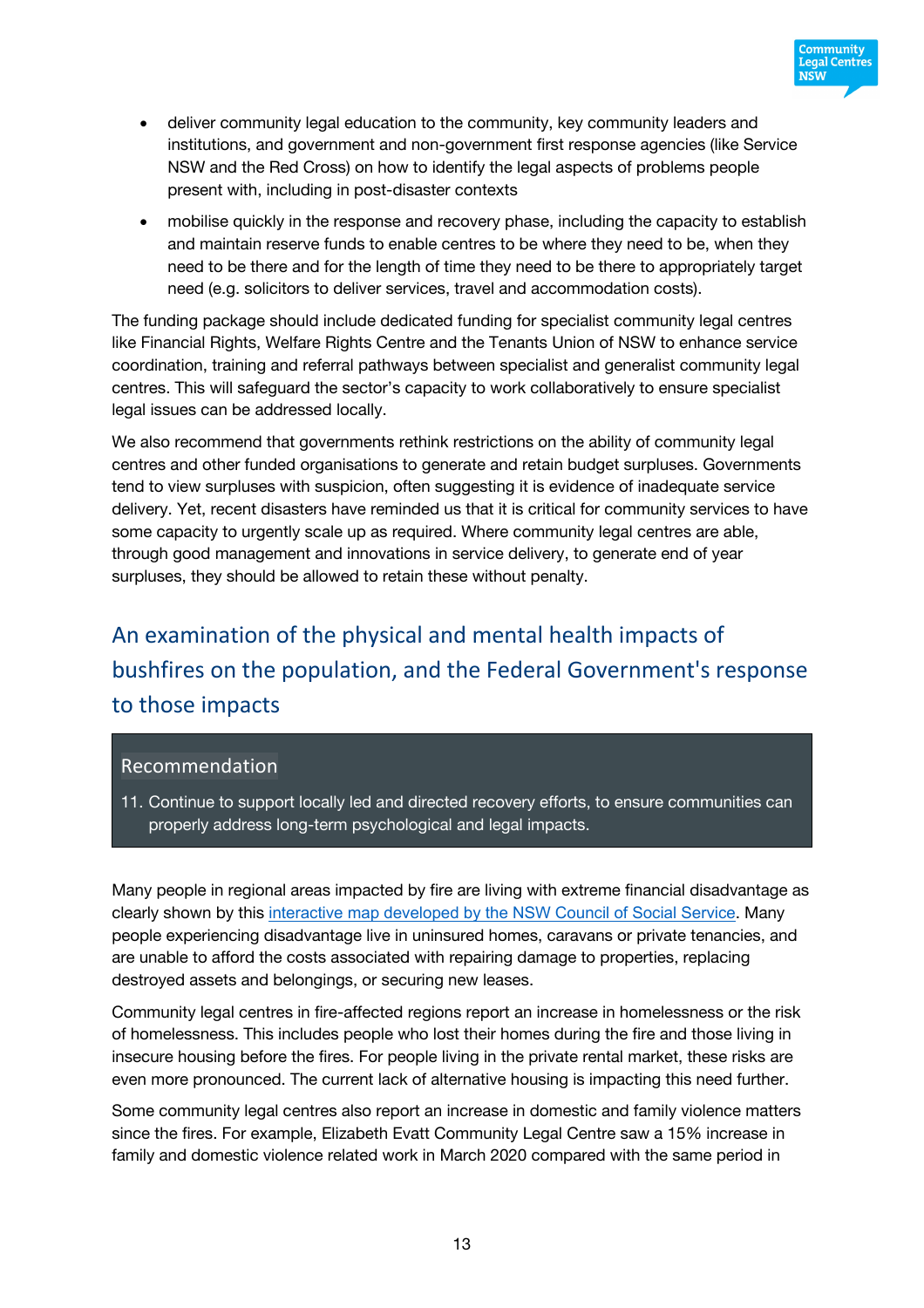

2019. This is consistent with Australian and international data that shows it is common for domestic and sexual violence to increase during and after disasters.

The psychological impacts associated with the catastrophic physical and economic losses, which disasters cause can take much longer to emerge and endure for many months and even years after the immediate crisis has passed. Similarly, legal issues take time to emerge and often surface only when they become acute and complex. This is particularly true in disaster contexts, with many people focussing on the immediate problems of clean up and securing housing and financial support first.

Even when legal issues are identified, people face barriers accessing legal services. For example, after the recent fires, some community legal centres reported that people were understandably unwilling to leave their properties and many were impacted by telecommunications and power outages. In particular, network outages made remote support difficult. Trauma also impairs people's ability to resolve problems, which makes it even more difficult to maintain relationships with services.

This year, people's ability to seek help for legal and other problems has been further complicated by the COVID-19 pandemic and lockdown restrictions. For bushfire affected communities, the compounding crises of the fires and the pandemic are unprecedented. Together, they will cause a widening of social and economic exclusion in already disadvantaged communities. We are already witnessing significant job losses, pay cuts and the decimation of key parts of local economies such as tourism. Communities lost homes and now they are set to lose income streams.

These problems of disadvantage will endure long after the formal response and recovery processes wind up. Many centres expect an upsurge in fire-related legal need as pandemic restrictions ease and people are more easily able to access services. Centres expect this demand to continue for some time as the number of people in need of legal help in relation to employment, social security, housing, domestic violence and credit and debt issues increases.

It is critical that governments continue to invest in locally led and locally directed recovery efforts, including legal assistance services, over the long-term. This will provide the sustainable, appropriate recovery solutions needed by these communities who are now facing further disadvantage and remain at a heightened risk for future disaster.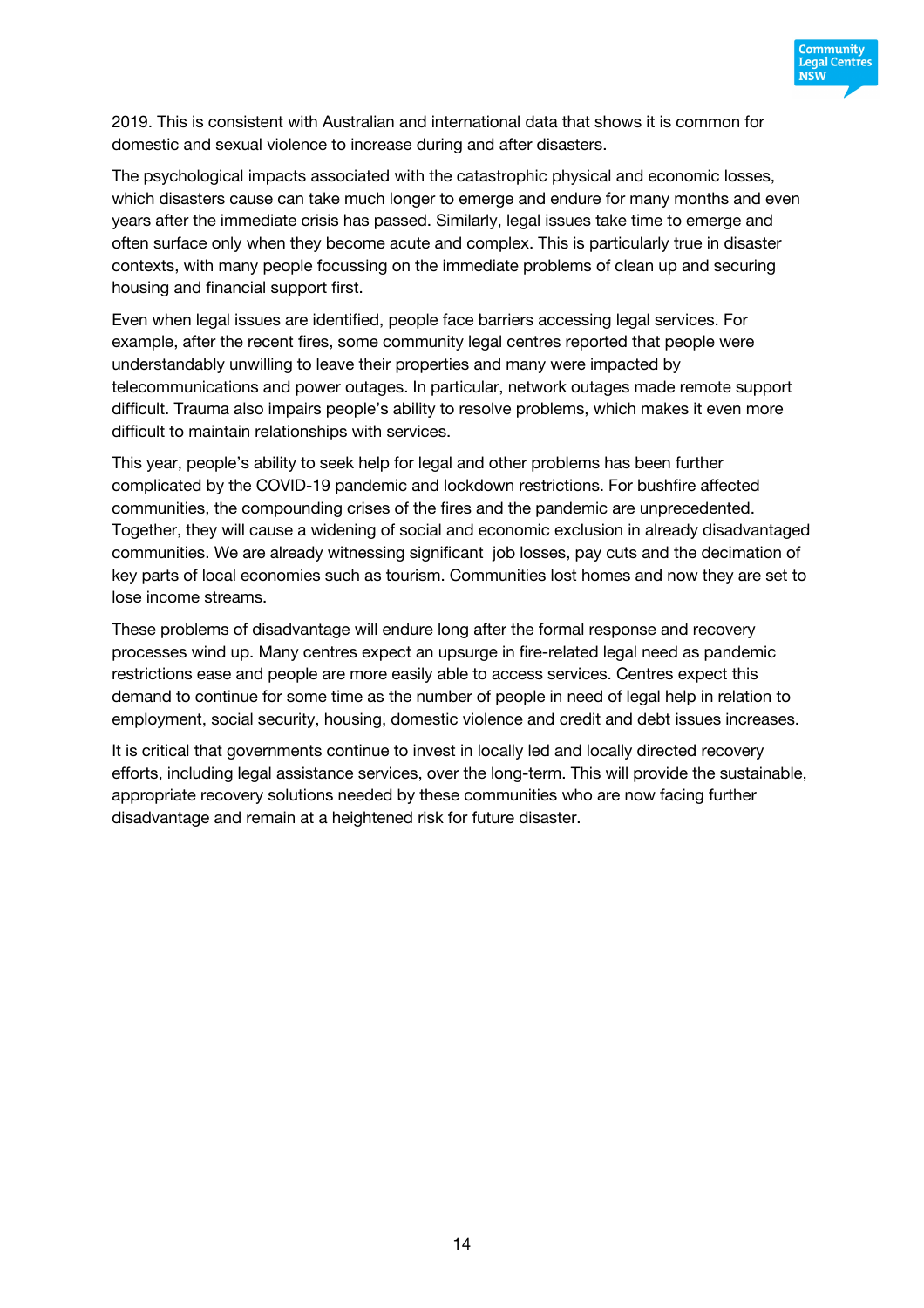

# Any other matters

### Recommendation

12. Implement recommendations made by Financial Rights Legal Centre to improve the availability, affordability and transparency of insurance products against the risk of bushfires and other natural disasters.

Home and contents insurance is an essential service and it needs to be suitable and affordable for Australians. We endorse the recommendations made by the Financial Rights Legal Centre to the ongoing Royal Commission into Natural Disaster Arrangements.

Insurance is a key legal issue for many victims in the context of a disaster, whether they are fully insured, under-insured or not insured at all. Yet the Terms of Reference have not called for a specific response on this issue. During the fires, insurance matters constituted the majority of matters reviewed by legal service providers. For example:

- Legal Aid NSW submission to the RCNDA confirmed that 50% of demand for their services connected to the bushfires was insurance related.
- Financial Rights reported that the Insurance Law Service (a national hotline) received 100 calls in the first quarter of 2020 related to disputes with insurers in response to the fires; and
- Shoalcoast Community Legal Centre continues to receive general inquiries about insurance matters through its advice lines.

The insurance problems have been varied and have included policy and payout disputes, confusing claims processes, underinsurance, delays (leading to longer resolution times) and failures to communicate. Some insurance companies would not respond to their clients or were evasive in their responses. It appears that insurance companies were wholly underprepared and, in some cases, unwilling to service their clients during the fires. Underinsurance is also a major issue. We note the Eurobodalla Council's Submission to the NSW Independent Bushfire Inquiry noting that one third of the bushfire affected residents in its local government area were uninsured.

Financial Rights considers that insurance needs to be viewed as an essential base service in building resilient communities. Insurers and citizens need to understand that the more appropriately insured they are, the more resilient they will be in the event of disasters and the greater their capacity to rebuild. These measures will assist in fostering an ideological shift in the way we think about insurance. We need to start understanding insurance as an essential service (like we do for water and energy) rather than a privilege for middle-class citizens. More broadscale adequate insurance will reduce the social exclusion that underinsurance creates.

The problems outlined above that are highlighted by the fires are manifestations of larger, systemic failings in insurance. These failings and detailed recommendations for reform are set out in the Financial Rights submissions to the NSW Independent Bushfire Inquiry (dated 17 April 2020) and the Royal Commission into National Natural Disaster Arrangements (dated 28 April 2020).

We endorse these submissions and note the specific recommendations made by Financial Rights, which include the recommendation to improve the ability of Australians to obtain suitable